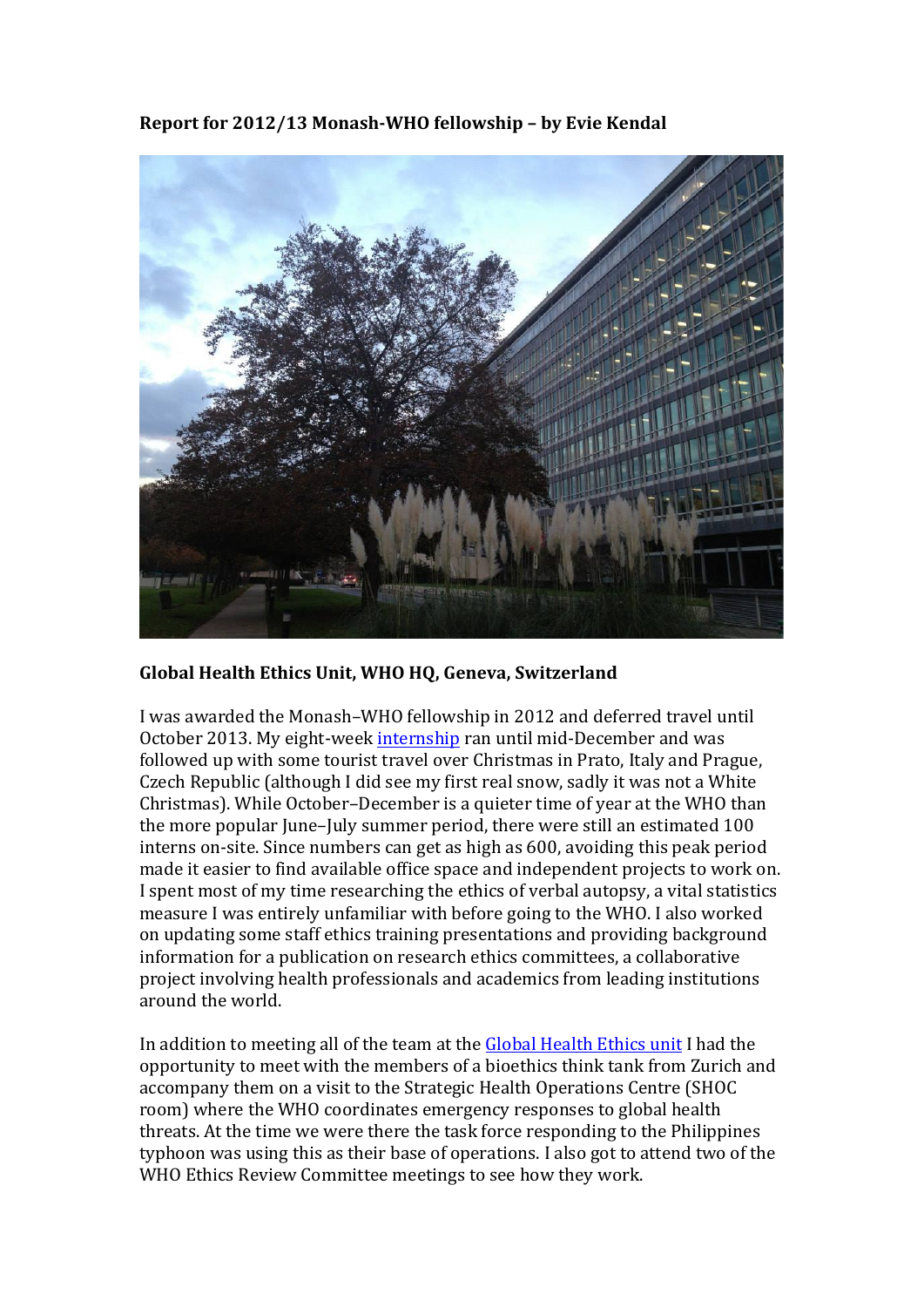## **Tips'for'future'fellows**

It was quite difficult to piece together all the bits of information I needed before I left for the WHO, so I have included some links here that might be helpful.

# **The'internship'paperwork**

There is a lot of conflicting advice online regarding whether unpaid interns" require a work visa in Switzerland so I checked with the Swiss consulate and they stated that WHO HQ interns are required to have BOTH a visa and a cantonal carte de legitimation. The first needs to be arranged in Australia, and the second will be organised by the WHO staff orientation services (SOS) the first day you arrive. The systems for receiving security badges, IT access and registering your stay with the local authorities are smooth and efficient, however, while the first two are done automatically at the security desk before you can enter the building, the third requires some chasing up (and if you want to avoid paying for passport photos you'll need to bring some along). Remember, you will need to bring your passport, intern offer letter and any other paperwork requested to security before you can enter the building. Your security photo will then be taken and checked every time you re-enter (you can have visitors come to see you and join you for lunch but you will need to pick them up at the main entrance and show your badge to the guard on duty).

# **The'intern'board**

The WHO intern board are quite an organised group and run tours, weekly lunches and a bunch of social and sporting events. You should be automatically added to their mailing list when your IT access is set up. They also have a useful welcome package to read before you go. The intern cupboard is where interns donate and exchange items, ranging from food to bicycles. There is also a dedicated intern gym where volunteers from within the cohort run classes for other interns (this is quite difficult to find unless you go on the orientation tour). For most intern activities the meeting place is the "big painting" which is between the WHO library and the Ritazza café. This strip also has the post office, bank and gift shop. (Tip: if you want a "latte" you need to order a "café renversé," which literally translates to "knocked over coffee.") You can elect to join the intern board while you are at the WHO if you want to assist other interns during their stay. I recommend emailing the intern board to ask if there are any "freebies" for interns (for example, while I was there all interns were entitled to a free WHO branded drinking glass which made a nice souvenir, and the main cafeteria was offering special prices for some meals).

# **Accommodation**

Almost every intern I spoke to had a horror story regarding accommodation. Some never managed to find a place on the Swiss side of the border so were commuting from France everyday. I stayed at the John Knox Centre, which I was really happy with and thoroughly recommend. You can choose from dormitory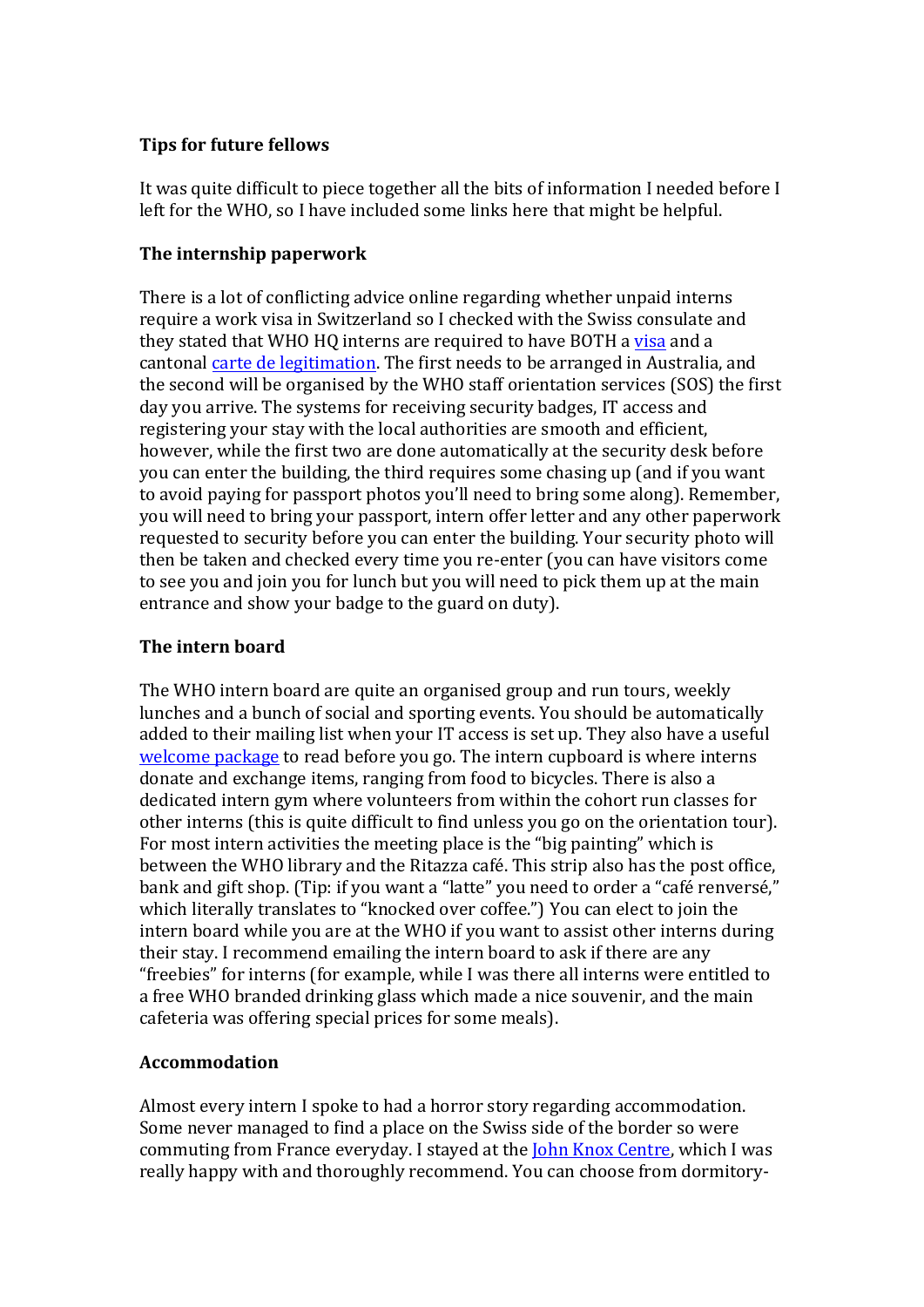style single rooms with shared bathrooms, double rooms with private bathrooms, or bachelor apartments with full kitchen and bathroom. If you are in the dorms there are some very basic cooking facilities and a shared fridge in the lounge and TV room. All rooms include linen, cleaning and wi-fi, and there is the option of connecting a telephone, although this costs extra. There is also a computer room and a coin-operated laundry on-site. A printer, copier, fax machine and public telephone are available in the lobby, along with a vending machine. All rooms except the bachelor apartment include breakfast in the cafeteria, and lunches and dinners can be charged to the room (prices and menus") are displayed in the lobby). As with the hotels in town, the John Knox Centre provides a free public transport card to all guests during their stay, which covers a wide area and even includes some boat travel. Since the centre is only a fiveminute walk from the WHO a lot of WHO conferences are actually conducted there."

#### **Transport**

Geneva's public transport system is very easy to use and there is a bus that leaves from outside the front of the WHO and takes you to the main shopping district and train station, Gare Cornavin. There are also buses and trains from the airport to take you into the city and a free 90-minute ticket can be collected from the baggage claim area. Public transport itineraries are available on TPG's website, and an app is also available for your phone. If you don't speak French it will be a comfort to know that most buses have helpful diagrams that show you where you are and what stops are coming up. One thing to keep in mind is, unlike in Australia, you are expected to enter and exit the bus through the rear door. This means you neither speak to the driver nor show them your ticket. Occasionally ticket inspectors will board, but this is more common on the trains. If you need to cross the border into France you can save quite a bit of money if you take the bus to the last stop on the Swiss side and then just walk over. This is relevant if you want to do grocery shopping in France, where most items are significantly cheaper.

#### **Cultural'aspects**

Switzerland is very orderly and peaceful so traits like punctuality and cleanliness are highly regarded. There are very strict noise pollution laws in Geneva (I) recommend reading this document for details). The Swiss are very proud of their history as a refuge for people fleeing persecution and thus prize tolerance (fortunately this extends to tourists who don't speak French!). Some foreign travellers might misinterpret Swiss professionalism and respect as coldness; however, a short conversation usually demonstrates how friendly everyone really is. Respect for the elderly is evident in how older people are treated, particularly on public transport. Business attire is quite formal and most interns will be wearing suits (including a tie for men) or dresses (for women).

To differentiate themselves from the French, Swiss people may greet each other with three kisses on the cheek, instead of two. This practice appeared to be more common between women, with men often preferring to shakes hands. Gender